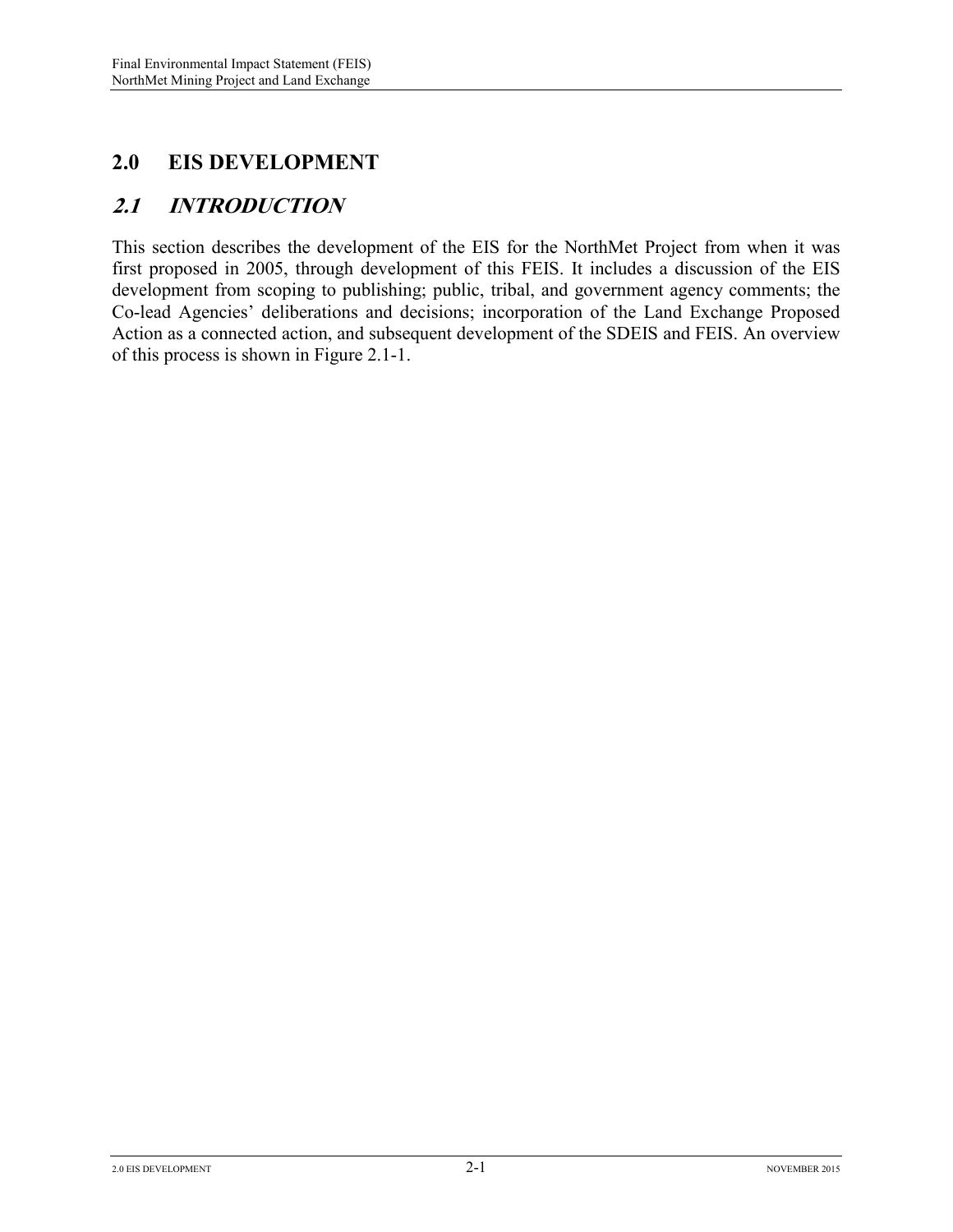

*Figure 2.1-1 NorthMet Mining Project and Land Exchange EIS Development Process*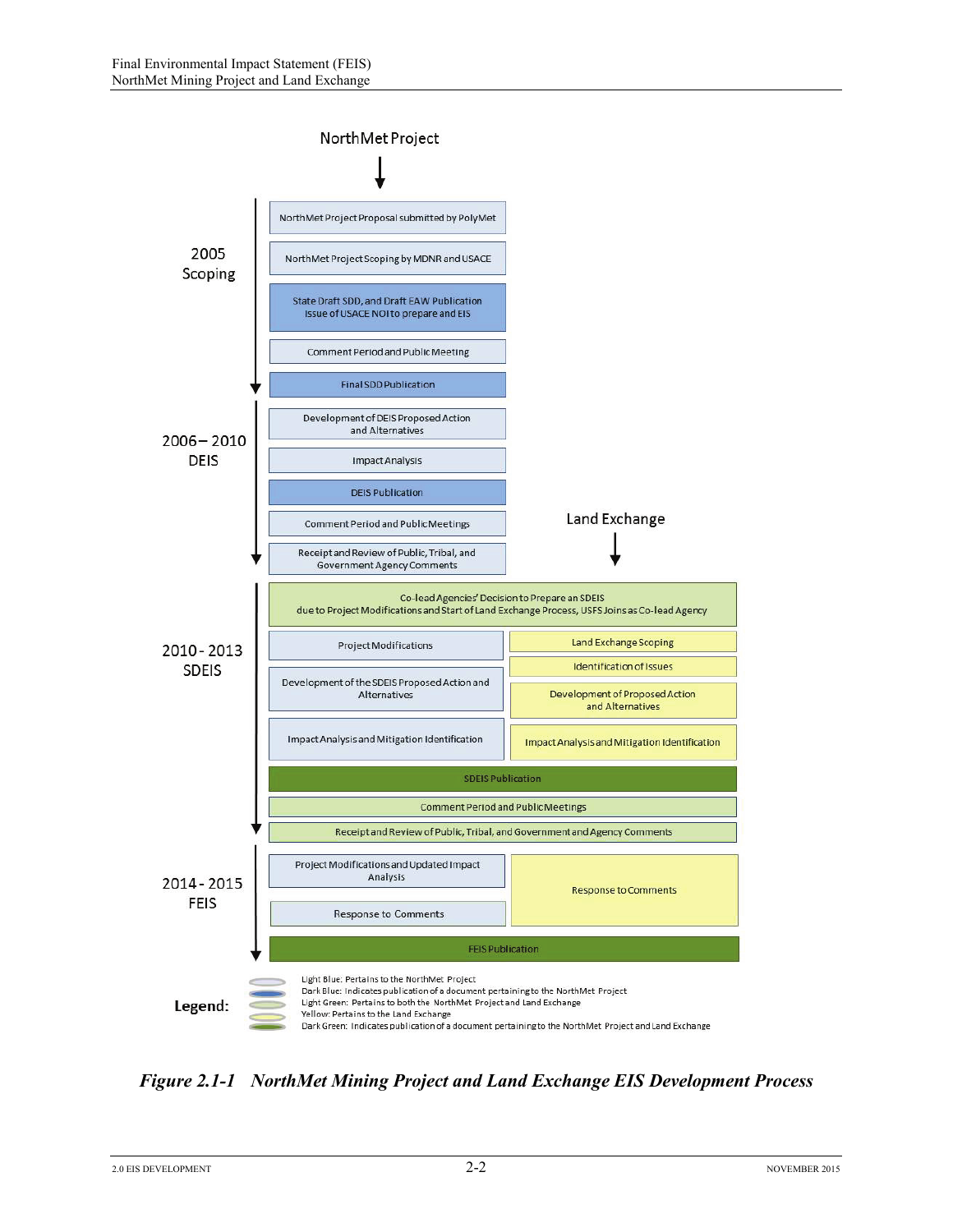# **2.2 DEIS DEVELOPMENT**

# **2.2.1 NorthMet Project Scoping**

In early 2005, the USACE received a permit application from PolyMet to discharge fill material to waters of the United States, including wetlands, in order to develop the NorthMet Project, requiring the preparation of an EIS pursuant to NEPA. The preparation of a state-level MEPA EIS would also be mandatory for the NorthMet Project.

Scoping is required by both NEPA and MEPA. The scoping process in Minnesota includes all procedural and substantive requirements to satisfy scoping for preparation of a federal EIS under NEPA. As the RGU for this EIS, the MDNR was responsible for administering the state's scoping process.

The DEIS scoping for the NorthMet Project, as originally proposed, involved the preparation of the following three documents:

- the state Scoping Environmental Assessment Worksheet (EAW);
- the state Draft Scoping Decision Document (SDD); and
- the state Final SDD.

After the Draft SDD and Scoping EAW were issued via the Environmental Quality Board (EQB) Monitor on June 6, 2005, comments were collected during a 30-day comment period that concluded on July 6, 2005. A public scoping meeting was held in Hoyt Lakes, Minnesota, on June 29, 2005. This meeting was hosted by the MDNR and USACE. Comments were addressed in the Response to Public Scoping Comments issued with the Final SDD on October 25, 2005. The USACE issued a Notice of Intent (NOI) to prepare an EIS in the Federal Register (FR) on July 1, 2005 (Volume 70, Number 126).

#### **2.2.2 Identification of Issues**

The scoping process was used to identify potentially significant issues that would trigger detailed analysis of effects and the development of potential alternatives and mitigation measures.

As discussed in the Final SDD, potentially significant effects included those on fish and wildlife resources, threatened and endangered species, water resources, water appropriations, surface water runoff and erosion/sedimentation, wastewater, and solid waste, as well as cumulative impacts. These impacts required a more detailed discussion than had been provided in the Scoping EAW; as a result, they were discussed in detail in the DEIS.

Other issues identified during scoping that were discussed in detail in the DEIS included vegetation cover types, point and non-point source air emissions, noise, cultural resources, visibility, compatibility with land use plans and regulations, infrastructure, amphibole mineral fibers, and tribal concerns regarding access to lands within the 1854 Ceded Territory.

Additional issues were also considered but eliminated from detailed analysis in the DEIS because they were determined to have no significant predictable effect or had been adequately discussed in the Scoping EAW. These issues included land use conflicts, water-related land use management, surface water use, geologic hazards and soil conditions, traffic, and odors.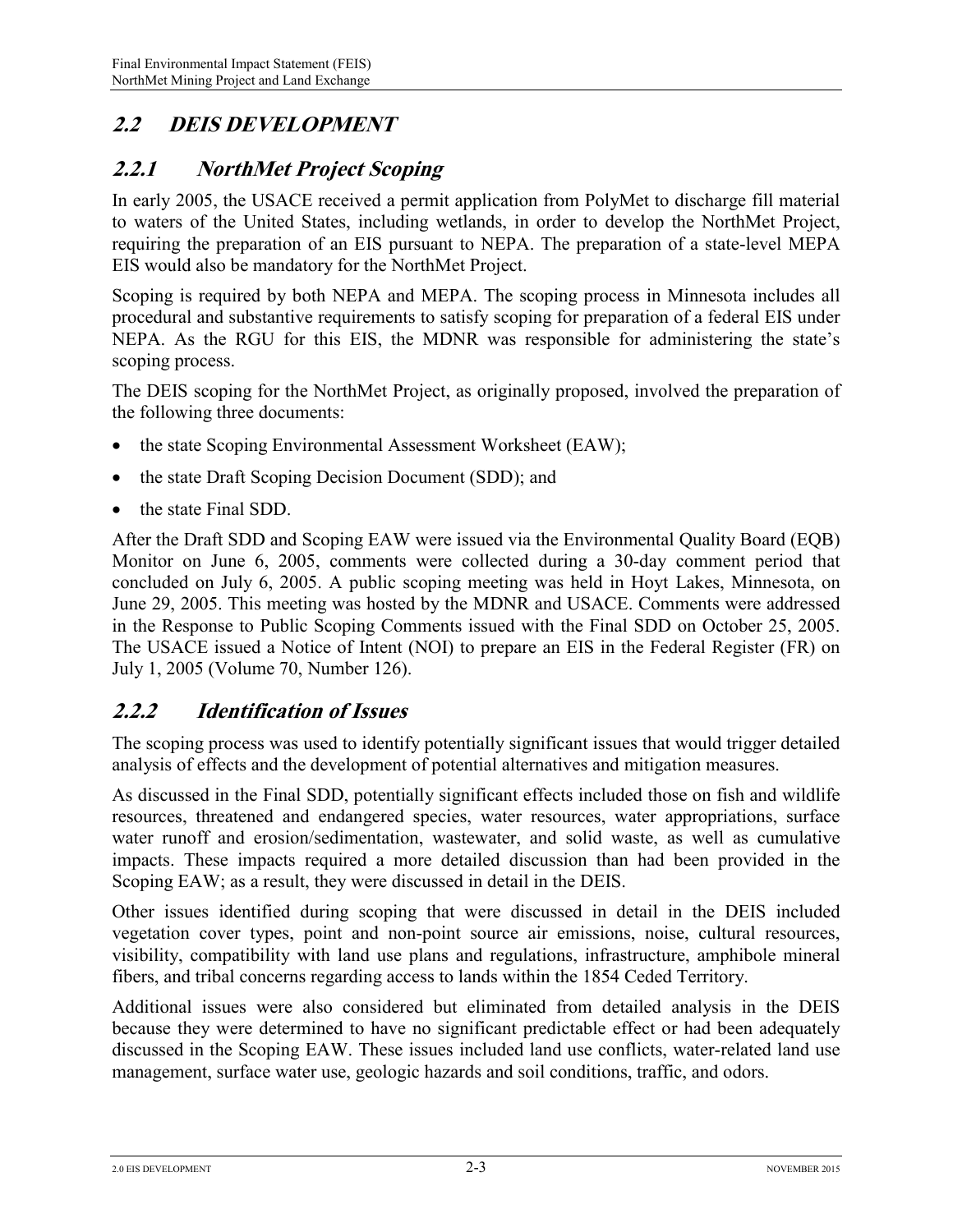## **2.2.3 DEIS Proposed Action and Alternatives**

The proposed action analyzed in the DEIS called for surface mining and mineral processing of approximately 228 million (short) tons of copper-nickel-PGE ore over an approximate 20-year mine life. Proposed mining would occur at the NorthMet Deposit, which is located on undeveloped federal land. Existing infrastructure would be utilized to transport the ore approximately 8 miles to the west for processing at the former LTVSMC processing plant, which would be refurbished if necessary.

In accordance with NEPA and MEPA, a number of project alternatives were identified through scoping. After consideration, the following were evaluated in the DEIS (refer to Section 3.2.3):

- Proposed Action,
- No Action Alternative,
- Mine Site Alternative, and
- Tailings Basin Alternative.

The DEIS included provisions for a surface use permit from the USFS to use its lands for the mine. PolyMet and the USFS had been exploring options to avoid a conflict between the use of the surface (federal) and subsurface (private) estates. One option was to exchange the federally owned surface land necessary for the proposed mine with other private lands in the area. However, no agreement was reached and the DEIS did not include a land exchange.

## **2.2.4 Impact Analysis**

Potential effects of the NorthMet Project Proposed Action and alternatives were determined using baseline data, predictive modeling programs, GIS and spatial data analysis, and other impact assessment methods both qualitative and quantitative. The predicted effects and potential mitigation measures were discussed in Chapter 4 of the DEIS.

## **2.2.5 DEIS Publication**

The DEIS was made available to the public through notification in the November 2, 2009 EQB Monitor (Volume 33, Number 22) and November 6, 2009 FR (Volume 74, Number 214). The notification informed the public that paper copies of the DEIS were available for review at MDNR offices and public libraries in Grand Rapids, Hibbing, Hoyt Lakes, Duluth, Minneapolis, and St. Paul. Summary versions of the document and compact disks containing the full version of the DEIS were provided upon request, and the entire document was also made available via the MDNR's website. Summary versions or full copies on paper or disk were distributed to parties on the MEQB distribution list as well as additional interested parties.

## **2.2.6 Comment Period and Public Meetings**

The MEQB and FR notification also identified that the 90-day comment period would end on February 3, 2010. Instructions and contact information were provided for submittal of public comments.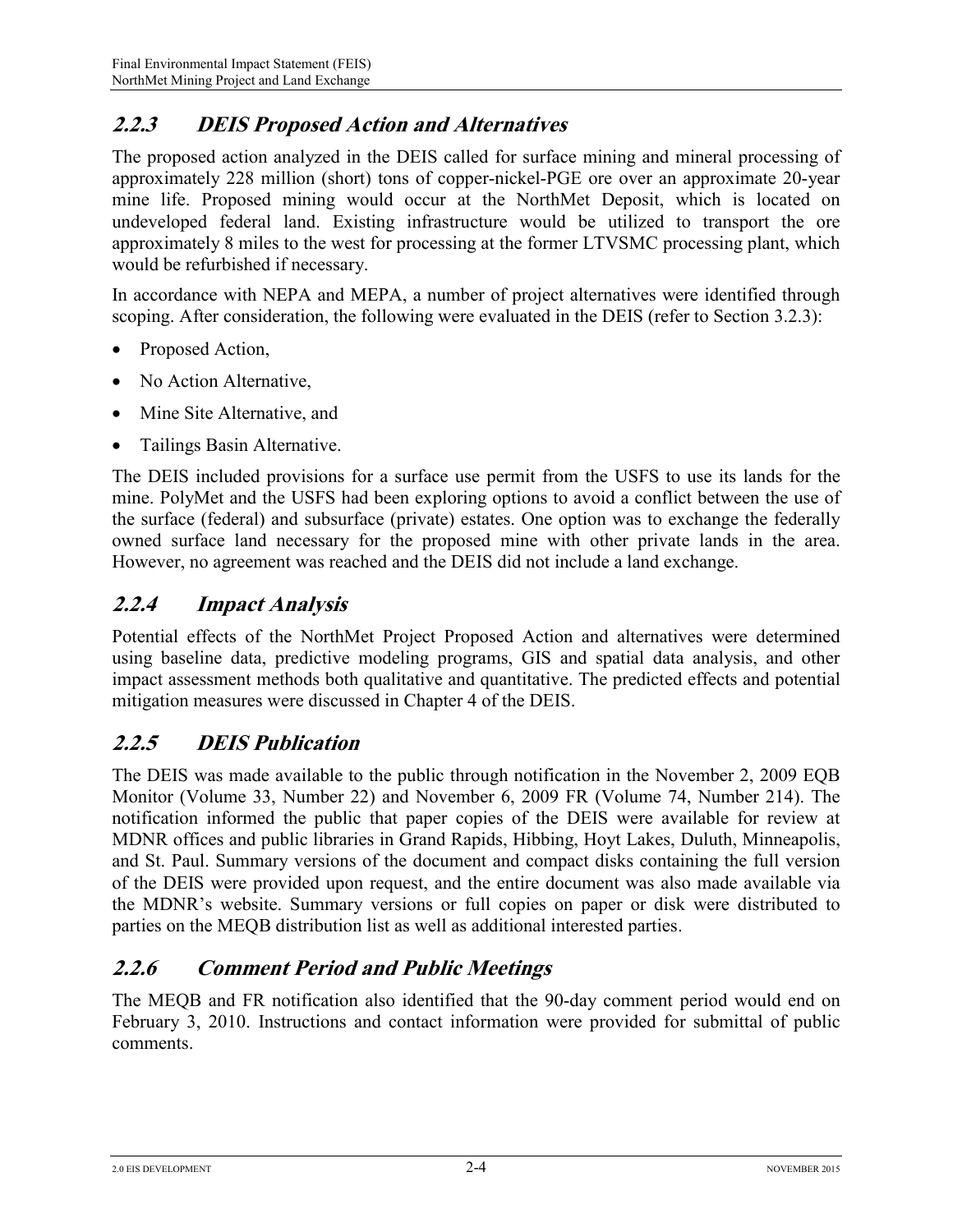Following the release of the DEIS, public meetings were held in Aurora, Minnesota, on December 9, 2009 and Blaine, Minnesota, on December 10, 2009, to gather public comments on the DEIS.

#### **2.2.7 Receipt and Review of Public and Agency Comments**

Public and agency comments on the DEIS were collected during the 90-day comment period. Submissions came from government agencies (federal, state, and local), tribal entities, local businesses, non-governmental organizations, private individuals, and PolyMet. Approximately 3,800 comment submissions were received.

The comments were analyzed, and the key issues identified included effects on cultural resources, air quality, wetlands, geotechnical stability, socioeconomics, and water resources. Topic-focused workgroups were assembled from members of the Co-lead and Cooperating Agencies to further consider these issues.

# **2.3 SDEIS DEVELOPMENT**

## **2.3.1 Co-lead Agencies' Decision to Prepare an SDEIS**

In mid-2010, the Co-lead Agencies decided to prepare an SDEIS that would incorporate a Land Exchange (see Section 2.3.1.1), Cooperating Agency and public comments, evolving MPCA guidance, and project refinements made by PolyMet (see Section 2.3.2.1). The USACE and USFS published a NOI on October 13, 2010 in the FR (Volume 75, Number 197) indicating the intent to prepare the SDEIS. The NOI identified that scoping would be conducted only for the Land Exchange, with no additional scoping for the proposed NorthMet Project because the issues regarding the mine had not changed. The MDNR published a Notice of Amendment to the Scoping Decision in the EQB Monitor on November 1, 2010.

The SDEIS included analyses of both the NorthMet Project Proposed Action and the Land Exchange Proposed Action as a connected action.

#### **2.3.1.1 Addition of the Land Exchange**

The USFS determined that an EIS would be required to analyze the Land Exchange Proposed Action. Since the Land Exchange constitutes a connected action to the NorthMet Project Proposed Action, it has been incorporated into the NorthMet Mining Project EIS. The USFS subsequently joined the USACE and MDNR as a Co-lead Agency.

## **2.3.2 NorthMet Project**

#### **2.3.2.1 Project Modifications**

Several key decisions made by the Co-lead Agencies following the DEIS prompted PolyMet to make project modifications, which further supported the need for an SDEIS to assess effects resulting from the proposed NorthMet Project.

Starting in January 2010, PolyMet made a number of modifications to the original mine plan. These modifications addressed issues identified in DEIS comments and during agency deliberations. The changes were detailed in a series of documents prepared by PolyMet for the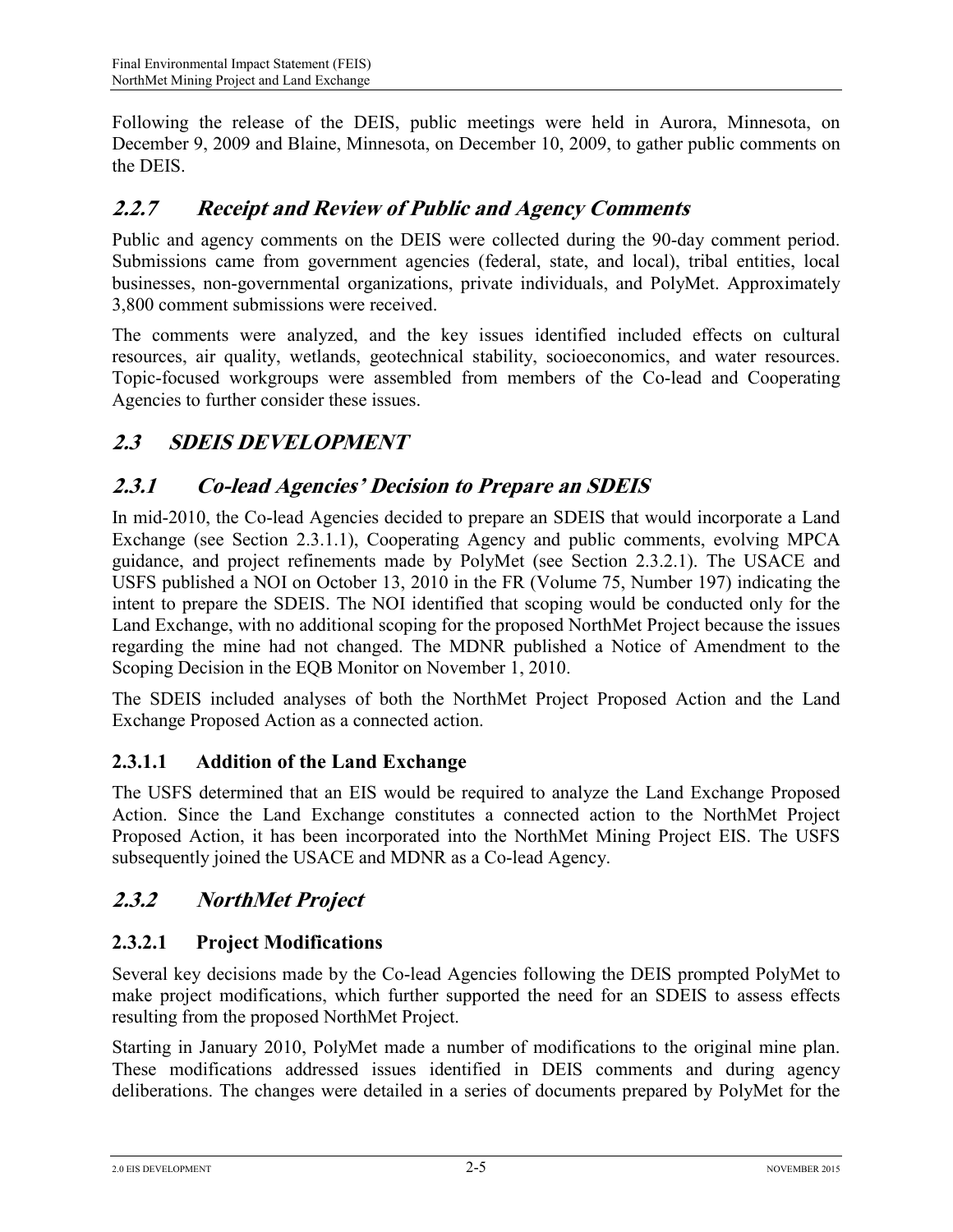Co-lead Agencies' consideration and were incorporated to the Project Description through the Draft Alternative discussed below.

In June 2010, the MPCA issued draft staff recommendations on the site-specific application of the wild rice standard, which states that 10 milligrams per liter (mg/L) of sulfate be applied to waters used for production of wild rice; this standard applies from April 1 to August 31 each year for the Partridge and Embarrass river systems. The recommendations were updated in March and June 2011. The MPCA guidance also included Tailings Basin performance requirements regarding seepage discharges, limitations to sulfate contributions in surface waters, and monitoring requirements. In August 2012, the recommendations were updated to apply the seasonal application to just the Partridge River. The recommendations also suggest continuation of monitoring of wild rice. PolyMet is not intending to seek a water quality permit with a seasonal discharge sulfate component.

Topic-focused workgroups were established to discuss key issues that needed to be closely examined in the SDEIS. Workgroup participation was varied and included representatives from the Co-lead Agencies, other regulating agencies, and/or the Cooperating Agencies and PolyMet. These groups participated in the impact assessment planning (IAP) process, which led to the development of work plans for data packages and management plans (MDNR et al. 2011). The workgroups discussed evaluation criteria, methodologies for analysis, potential effects, and possible mitigation measures. Topics addressed by the workgroups included geotechnical stability, wetlands, air resources, and water resources. The water resources group was further divided into four subgroups to address evaluation criteria, groundwater issues, surface water issues, and geochemistry. A socioeconomics workgroup was also established to address tribal concerns regarding potential socioeconomic effects on the Bands from the NorthMet Project Proposed Action.

A Co-lead Agencies workgroup was also established to discuss issues related to the project modifications, alternatives (predominantly the Mine Site and Tailings Basin Alternatives addressed in the DEIS), the wild rice standard, and various mitigation measures identified by the topic-focused workgroups. The discussions, in consultation with PolyMet, resulted in development of the Draft Alternative. In January 2011, the Co-lead Agencies briefed the Cooperating Agencies and other involved agencies on the Draft Alternative. Due to changes in the project, the Draft Alternative was updated, recirculated, and released again in March 2011 and October 2011.

In October 2011, PolyMet incorporated the Draft Alternative into its Proposed Action for the NorthMet Project. As discussed in Section 3.2.3, a full range of reasonable alternatives was evaluated in developing the Draft Alternative.

## **2.3.2.2 Revised Proposed Action and Alternatives**

As described in Section 2.3.2.1 above, the NorthMet Project Proposed Action was modified following the DEIS as a result of input from the public, Cooperating Agencies, and the Co-lead Agencies via the workgroups, and additional modeling and impact analyses. Project modifications incorporated additional mitigation measures designed to meet applicable regulatory standards over the life of the mine.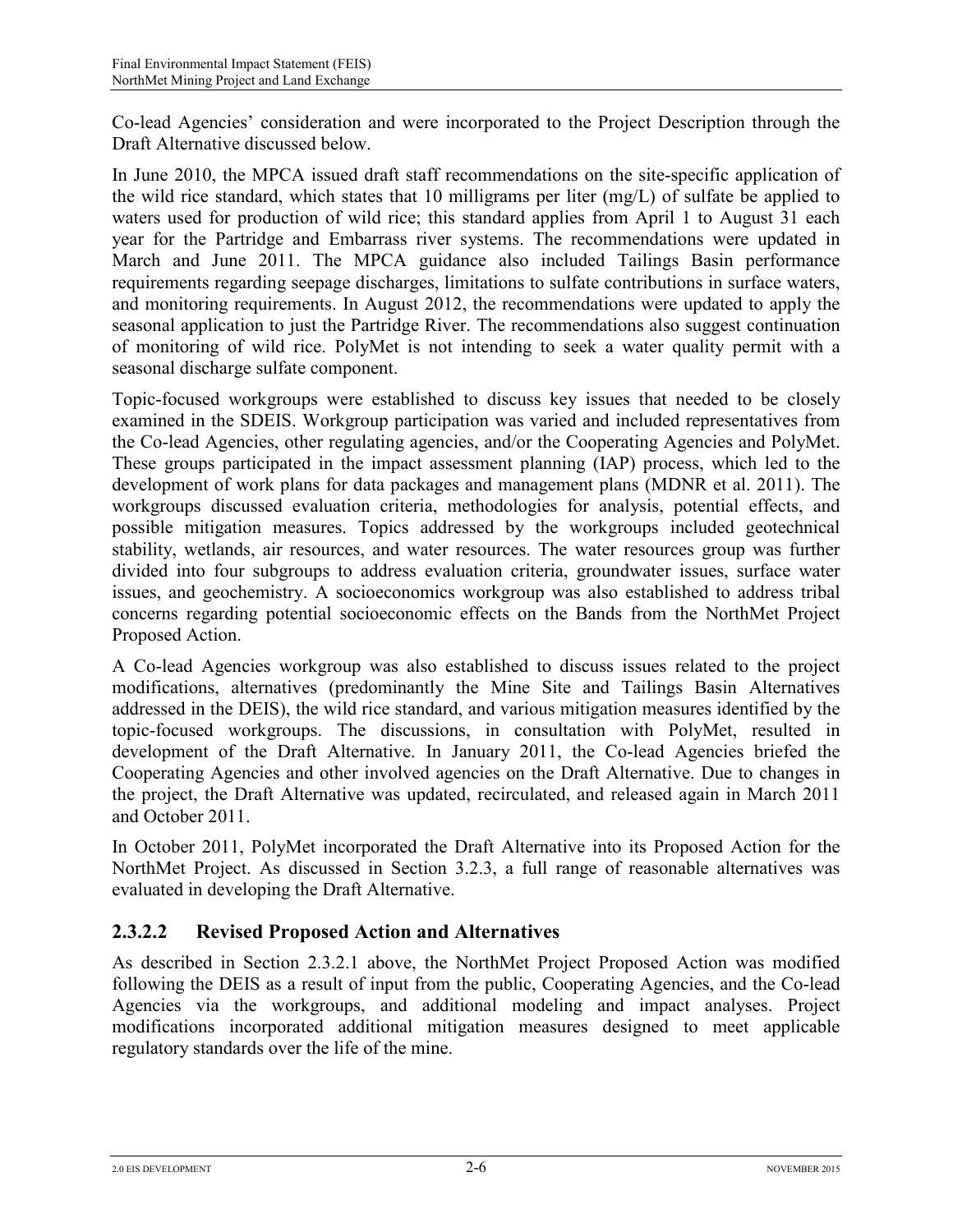Given the changes to the NorthMet Project Proposed Action, some previously considered alternatives were deemed no longer valid because:

- they have been incorporated into the current NorthMet Project Proposed Action;
- they do not correspond to the current design of the NorthMet Project Proposed Action; or
- they do not correspond to effects under the current NorthMet Project Proposed Action.

Thus, only those previously considered alternatives that were still relevant were rescreened in the SDEIS. The Underground Mining Alternative and backfilling the West Pit with Category 1 waste rock were deemed necessary for reconsideration and are discussed in Section 3.2.3. Other previously considered alternatives screened throughout the EIS process, including during scoping and development of the DEIS and SDEIS, are also discussed in Section 3.2.3.

#### **2.3.2.3 Impact Analysis**

Similar to the analysis in the DEIS, potential effects of the revised NorthMet Project were determined using probabilistic and/or deterministic modeling programs, GIS and spatial data analysis, and other impact assessment calculations. These predicted effects are described in Chapter 5.

# **2.3.3 Land Exchange**

The USFS and PolyMet developed a Land Exchange proposal by which the federal surface lands at the proposed Mine Site would be transferred to PolyMet ownership in exchange for nonfederal lands (to be owned by PolyMet) that would meet the USFS criteria identified in the Forest Plan. Alternatives to the Land Exchange proposal, including the No Action Alternative, were developed and analyzed in the SDEIS.

A feasibility analysis, completed by the USFS in November 2009, assessed the potential for a land exchange between the USFS and PolyMet that would involve the federally owned parcel on which the NorthMet Project Mine Site is proposed. The feasibility analysis evaluated one federal tract (encompassing much of the proposed Mine Site) and two non-federal tracts for conformance with the Forest Plan, which included current and future uses of the land tracts. A preliminary monetary valuation indicated that additional parcels would be needed to bring the market value of federal and non-federal lands within the limits required for an exchange. The analysis also determined that additional parcels would be needed to supplement the amount of wetland acres being exchanged in order to meet the requirements of EO 11990. Three nonfederal tracts were subsequently added for consideration in the Land Exchange Proposed Action. These tracts were evaluated for conformance by the same criteria used in the feasibility analysis.

## **2.3.3.1 Land Exchange Scoping**

As discussed in Section 2.3.1, the USACE and USFS published an NOI to prepare an SDEIS; this NOI discussed both the intent to prepare an SDEIS, which would supplement the DEIS, and the inclusion of the Land Exchange Proposed Action as a connected action. The NOI identified that the comment period would be held for 45 days and provided notification that scoping comments were limited to the Land Exchange Proposed Action.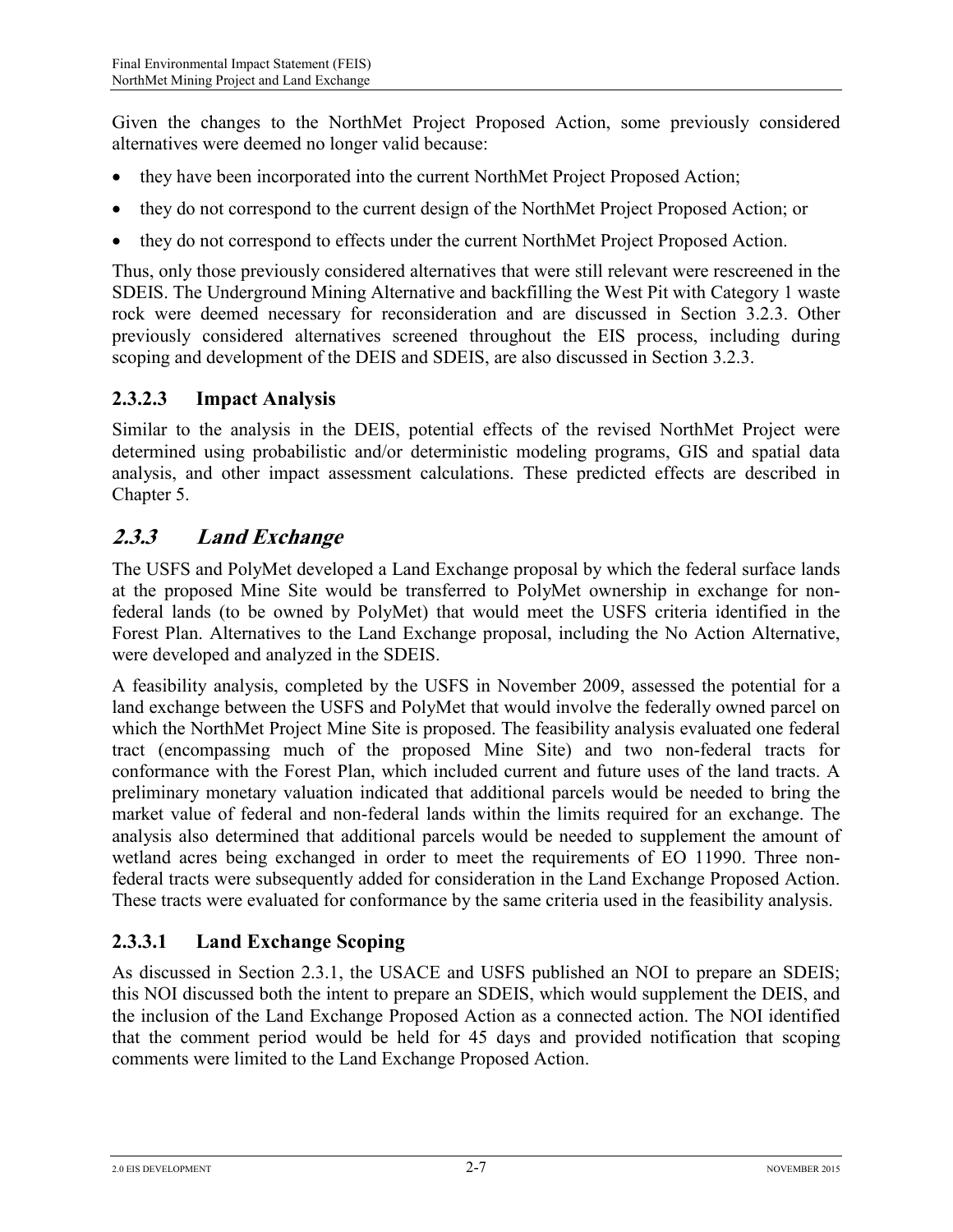Open house scoping sessions were held in Aurora, Minnesota on October 26, 2010 and in New Brighton, Minnesota, on October 27, 2010. At each open house, representatives from the USFS, USACE, MDNR, PolyMet, and the Co-lead Agencies' third-party consultant provided information on the NEPA process, the NorthMet Project Proposed Action and Land Exchange Proposed Action, and how to provide scoping comments.

#### **2.3.3.2 Identification of Issues**

Similar to the scoping for the DEIS, the Land Exchange scoping process was used to identify potentially significant issues, less significant issues, and issues considered but eliminated from further consideration as discussed in Appendix G of the May 2011 Detailed Scoping Report for the PolyMet Land Exchange (USFS 2011n).

Potentially significant issues identified included the development of exchange alternatives, tribal access rights, and federal trust obligations. These issues are discussed in detail in Chapter 5 of the FEIS.

Other issues identified in scoping for the Land Exchange included air quality, climate change, cultural/tribal concerns, cumulative effects, ecological functions and values, forest resources, hazardous materials, market value and legal implications, conformance with the Forest Plan, socioeconomics, threatened and endangered species, vegetation and wildlife habitat, water resources, and wetland effects.

Issues considered but eliminated from further consideration included mining-related effects, as these would be discussed as part of the mining action; corporate profits resulting from the Land Exchange; land value disclosures; and adequacy of scoping materials.

#### **2.3.3.3 Proposed Action and Alternatives**

A Proposed Action for the Land Exchange was developed that identified potential lands for exchange (see Section 3.3.2 for a description of the federal and non-federal parcels).

Several alternatives to the Land Exchange Proposed Action were identified, including the No Action Alternative required by NEPA and MEPA. The USFS evaluated these alternatives for detailed analysis in the SDEIS based on criteria including conformance with the Purpose and Need statements from the project proponent and Co-lead Agencies, technical and economic feasibility, land availability, and potential environmental benefits. Further detail on the screening process is available in Section 3.3.3.

Along with the No Action Alternative, only the Land Exchange Alternative B met these criteria and is fully analyzed in the FEIS. The remaining alternatives—exchange of a single contiguous non-federal parcel, underground mining and other alternative methods of mineral extraction, exchange of other non-federal parcels, and full land exchange with deed restrictions—did not meet these criteria and were eliminated from detailed analysis in the EIS.

#### **2.3.3.4 Impact Assessment**

The USFS identified resource topic-specific issues, effects, area(s) of analysis, impact indicators, data needs, and analysis methods for assessment of the Land Exchange. These topics, along with assessment results, are discussed in Chapter 5.3 of the FEIS.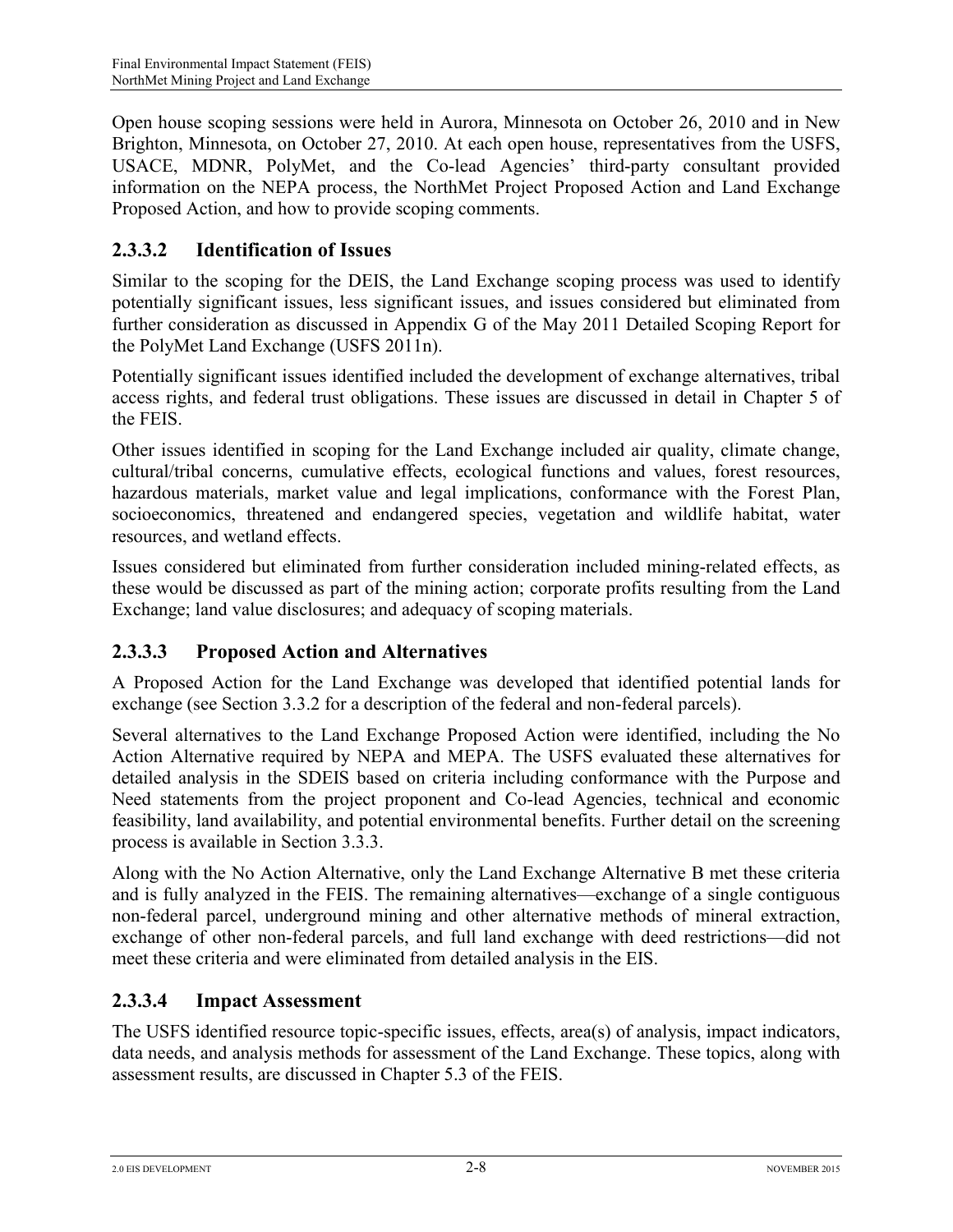# **2.3.4 SDEIS Publication**

The SDEIS was made available to the public through notification in the December 9, 2013 EQB Monitor (Volume 37, Number 25) and December 13, 2013 FR (Volume 78, Number 240). The notification informed the public that paper copies of the SDEIS were available for review at MDNR offices and public libraries in Grand Rapids, Hibbing, Hoyt Lakes, Babbitt, Duluth, Minneapolis, and St. Paul. Executive Summaries of the document and compact disks containing the full version of the SDEIS were provided upon request, and the entire document was also made available via the MDNR's website. Executive Summaries or full copies on paper or disk were distributed to parties on the MEQB distribution list as well as additional interested parties.

# **2.3.5 Comment Period and Public Meetings**

The MEQB and FR notification also identified that the 90-day comment period would end on March 13, 2014. Instructions and contact information were provided for submittal of public comments.

Following the release of the SDEIS, public meetings were held in Duluth, Minnesota, on January 16, 2014, Aurora, Minnesota, on January 22, 2014, and St. Paul, Minnesota, on January 28, 2014, to gather public comments on the SDEIS.

## **2.3.6 Receipt and Review of Public and Agency Comments**

Public and agency comments on the SDEIS were collected during the 90-day comment period. Submissions came from federal, state, and local government agencies, tribal entities, local businesses, non-governmental organizations, private individuals, and PolyMet. Approximately 58,000 comment submissions were received by the Co-lead Agencies during the 90-day comment period.

Each submission was reviewed and individual unique comments were identified. The comments were then grouped into relevant topic areas and further categorized into comment themes. This process is described in more detail in Appendix A.

## **2.4 FEIS DEVELOPMENT**

## **2.4.1 Consideration of Public Comments Received on the SDEIS**

The SDEIS comments were considered and addressed through FEIS text edits and clarifications, project design modifications, and updated analysis where deemed appropriate. The comment themes and each individual Cooperating Agency comment received were also responded to. A description of the process taken to consider, manage, and respond to the submissions, comments, and themes, as well as copies of the comments, themes, and responses are provided in Appendix A.

## **2.4.2 NorthMet Project Modifications**

Comments received on the SDEIS highlighted some areas where project modifications could be made to enhance the environmental performance of the NorthMet Project Proposed Action. Under advisement from the Co-lead Agencies, PolyMet made several engineering design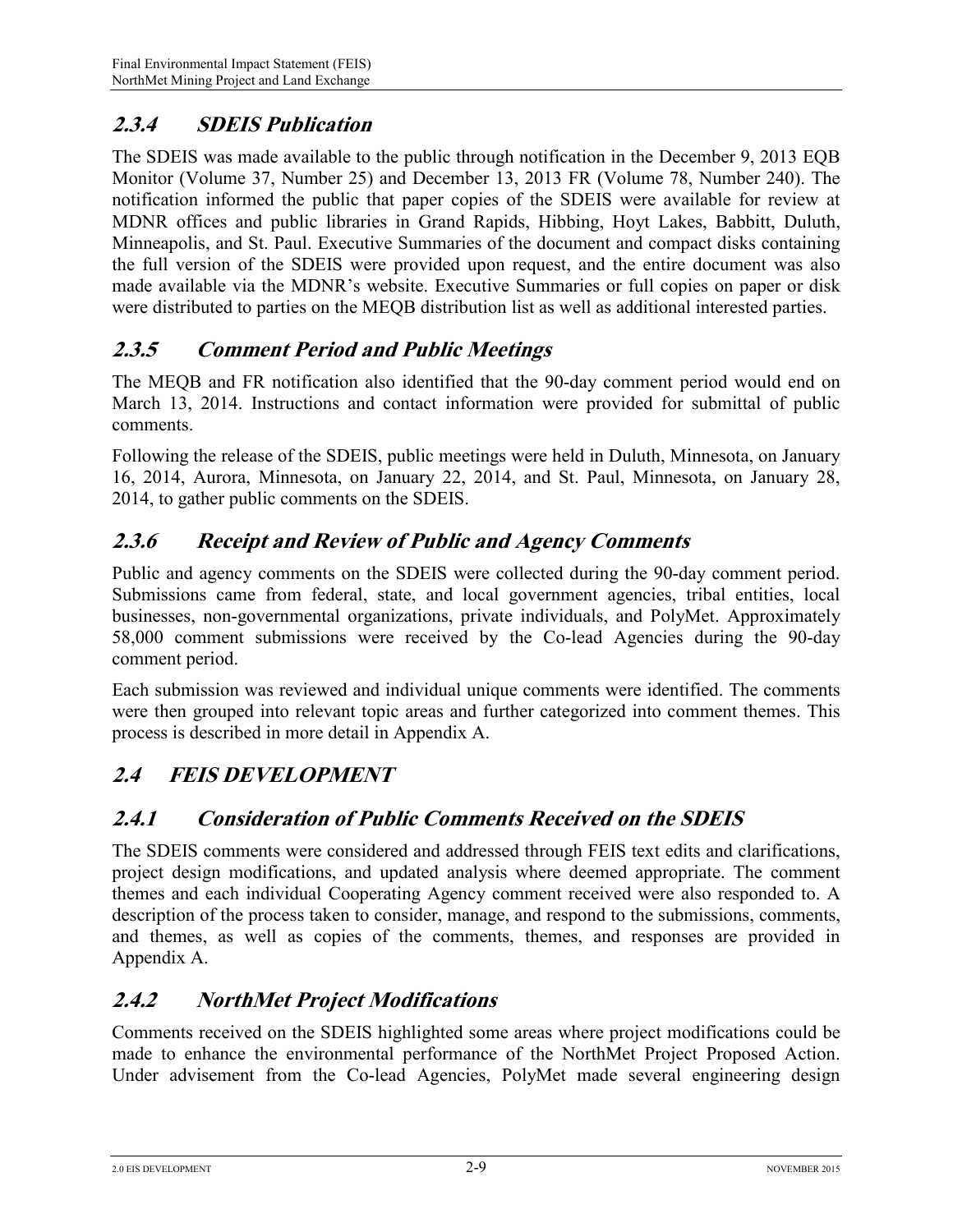modifications to the NorthMet Project Proposed Action based on updated business needs, and to address comments received on the SDEIS. The project modifications were:

- adding a water containment system on the east side of the Tailings Basin to capture potential future seepage in that area;
- adding in semi-autonomous grinding (SAG) mill to the plant site for more energy efficient ore grinding process;
- adding cement deep soil mixing component to strengthen the existing LTVSMC Tailings Basin prior to using that facility for the NorthMet tailings;
- removing the coal ash landfill located within the proposed Tailings Basin footprint;
- treating water from Colby Lake prior to its use as stream augmentation; and
- adding bedrock groundwater monitoring wells north of the Mine Site to understand bedrock groundwater flow direction.

These project modifications were considered by the Co-lead Agencies as being generally beneficial to the environmental performance of the NorthMet Project Proposed Action and did not represent a significant change in the project design.

# **2.4.3 Changes to the SDEIS and Preparation of the FEIS**

Consistent with NEPA and MEPA, the Co-lead Agencies revised the SDEIS to address substantive comments received on the draft statement and minor project modifications made by the proposer, described in Section 2.4.2, which resulted in updated data and analyses for the FEIS. These changes, however, are not considered to be substantial and have not resulted in new conclusions or resulted in any new significant impacts. The methodology used for the analysis was consistent with that in the SDEIS. These predicted effects are described in Chapter 5 for direct and indirect impacts of the NorthMet Project Proposed Action and Land Exchange Proposed Action and in Chapter 6 for cumulative impacts. Appendix A of the FEIS contains the SDEIS public comments, comment themes, and theme responses, as well as the responses to the DEIS comment themes.

# **2.5 ADEQUACY DETERMINATION/RECORDS OF DECISION**

Following release of the FEIS:

- The MDNR will make a determination on the adequacy of the FEIS, per *Minnesota Rules*, Part 4410.2800. This determination will be included in the MDNR's Adequacy Decision.
- The USACE will issue a ROD on the applicant's Section 404 Department of the Army (DA) permit application in accordance with their regulation found at 33 CFR Part 320-332. Comments on the FEIS will be addressed in the USACE ROD only if substantive issues are raised that have not been addressed in the FEIS.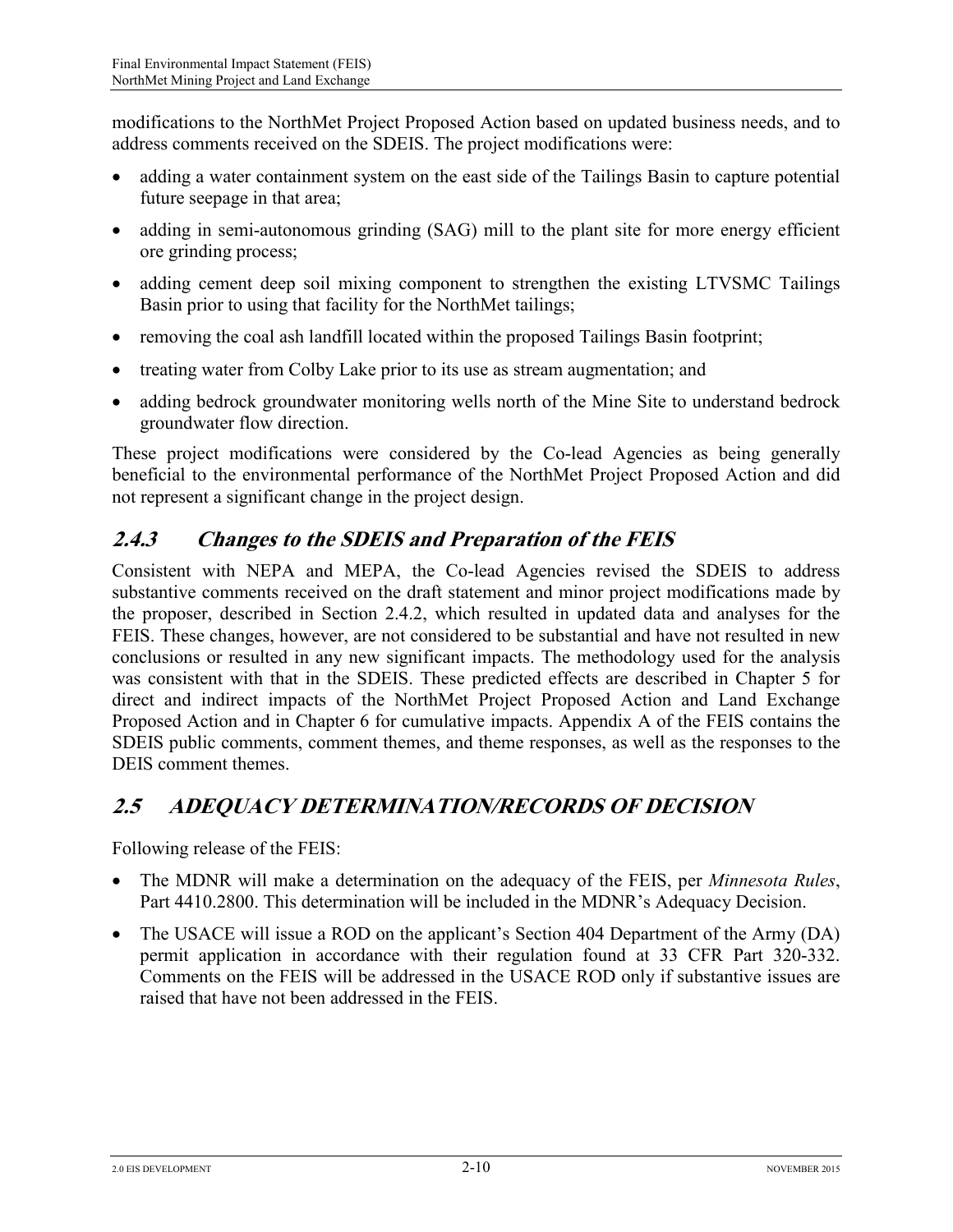• The USFS will issue a ROD on the Land Exchange once any objections filed per 36 CFR 218 (updated from the previous appeals process per 36 CFR 215) are resolved. Individuals and entities who provide specific written comment as defined in § 218.2 during scoping or the comment period will be eligible to participate in the objection process. For more information on the objection process, see www.fs.usda.gov/goto/superior/projects.

# **2.6 PROJECT PERMITTING AND APPROVALS**

Information (data, analyses, and assessments) being generated during the EIS process is an integral part of the permitting process. There are multiple permit applications for the NorthMet Project and they would be processed in various timeframes and under various procedures, often including detailed information beyond that required in an EIS. Deeming an EIS adequate does not guarantee issuance of the permits. In general, once the permitting authority receives its complete permit application, proposed projects are described in a public notice for review and comment. Following public comment periods, meetings and/or hearings, permit determinations could be made by the permitting authorities.

Permits and approvals for the NorthMet Project would involve detailed review of regulatory compliance with local, state, and federal rules, statutes, and guidance. Below are some of the major permitting efforts and coordination and consultation processes required for the NorthMet Project:

- MDNR:
	- − Permit to Mine
	- − Water Appropriations
	- − Dam Safety
	- − Wetland Replacement Plan
	- − An evaluation of state rules related to the transfer or other administration of portions of existing Cliffs Erie (former LTVSMC) permits.
- MPCA:
	- − NPDES/SDS Permit covering the Mine Site and Plant Site that addresses state and federal permitting rules, that at a minimum includes the following components:
		- "reasonable potential" analyses for applicable discharges;
		- development of effluent limits for applicable discharges taking into account applicable water quality standards for immediate receiving waters and downstream waters;
		- a non-degradation analysis, where applicable;
		- **n** monitoring requirements for wastewater discharges, groundwater, surface water, and internal wastewater streams, as appropriate;
		- Industrial stormwater requirements; and